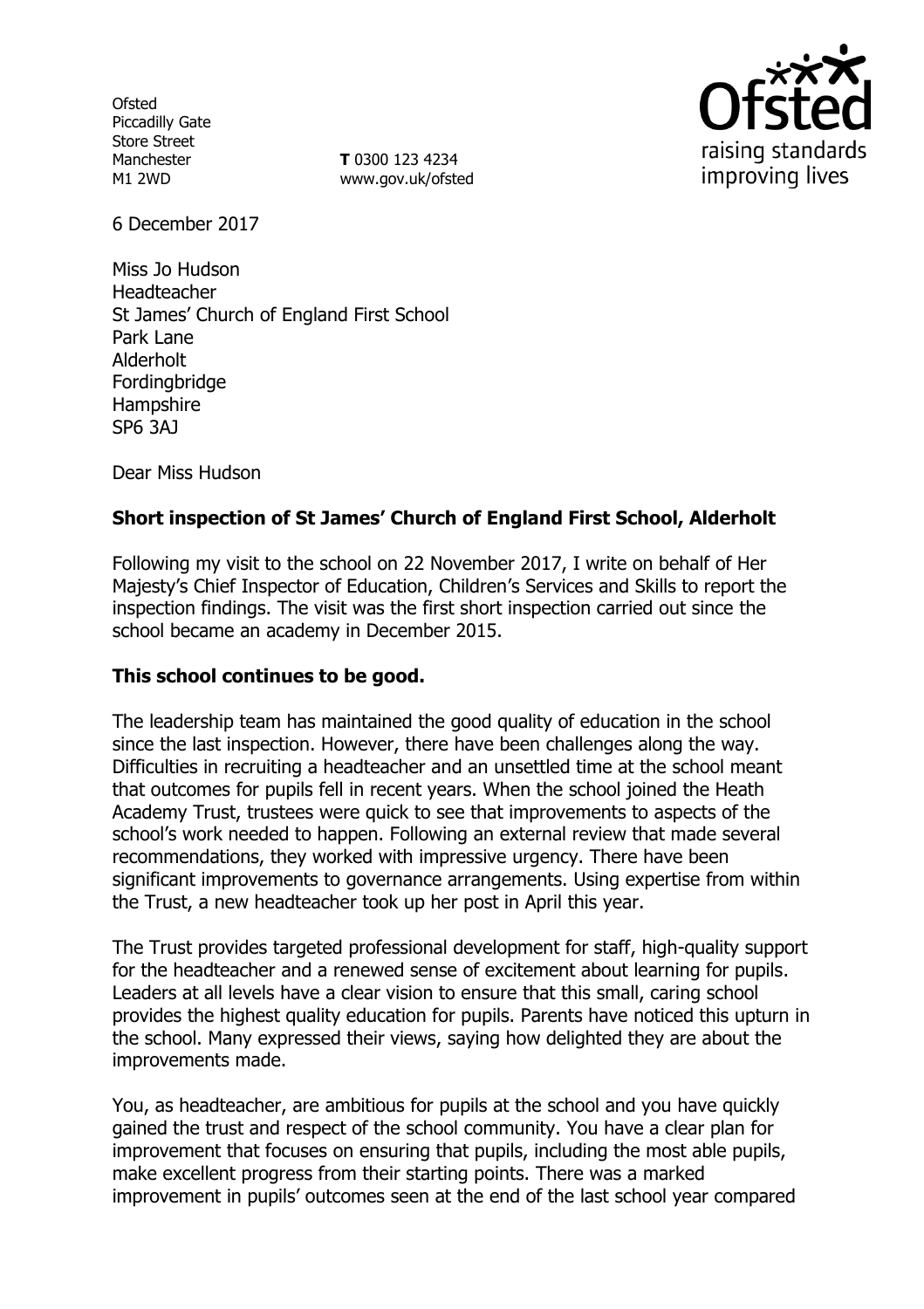

to those of the previous year, although you agree that there is more to do, as the most able pupils still do not achieve higher standards.

Following a recommendation in the previous inspection to improve mathematics, you have led the transformation of the teaching and learning in this area. New, consistent teaching strategies and mathematical resources help pupils at every stage of mathematical development. Pupils' books show the positive difference that this is making to their understanding of how to apply their mathematics skills to solve complex mathematical problems.

While securing significant improvements, you are careful to hold onto successful areas of the school curriculum that support pupils' social, moral, spiritual and cultural development. The strong sense of values such as tolerance and respect permeates school life. Pupils' personal and physical development is well thought out. Pupils enjoy exploring and learning in the forest area and taking part in the wealth of physical activities that staff provide throughout the day.

# **Safeguarding is effective.**

On starting your role as headteacher, you wisely reviewed the school's safeguarding procedures and policies. There are thorough and well-understood systems in place for staff to report concerns. The designated lead for safeguarding reports concerns promptly and liaises with a wide range of agencies appropriately. Staff have a good understanding of the latest safeguarding guidance including issues surrounding child exploitation.

There is a culture of care and vigilance. For example, there is a daily risk assessment walk of the school playground to ensure that it is safe and ready for pupils. Staff briefings include time to discuss safeguarding issues. Staff also receive information about any learning points from serious incidents that take place across the country.

# **Inspection findings**

- You create a real sense of optimism and high expectations. You insist on high standards and you provide clear guidance and challenge to staff. In response, the quality of teaching, learning and assessment is making great strides forward.
- We agreed to focus on particular areas to explore further. Our first line of enquiry focused on how well the school is working to improve the progress of the most able pupils. Your work to improve the teaching, learning and assessment in mathematics includes ensuring that pupils, particularly the most able pupils, have the challenge they need during lessons so that they extend their skills.
- Staff have received development and support in raising expectations during mathematics lessons. New daily 'maths missions' sessions ensure that the most able pupils are extended through problem-solving activities. Pupils' books show that pupils are responding well to the additional challenges and many, including the most able, are making better progress.